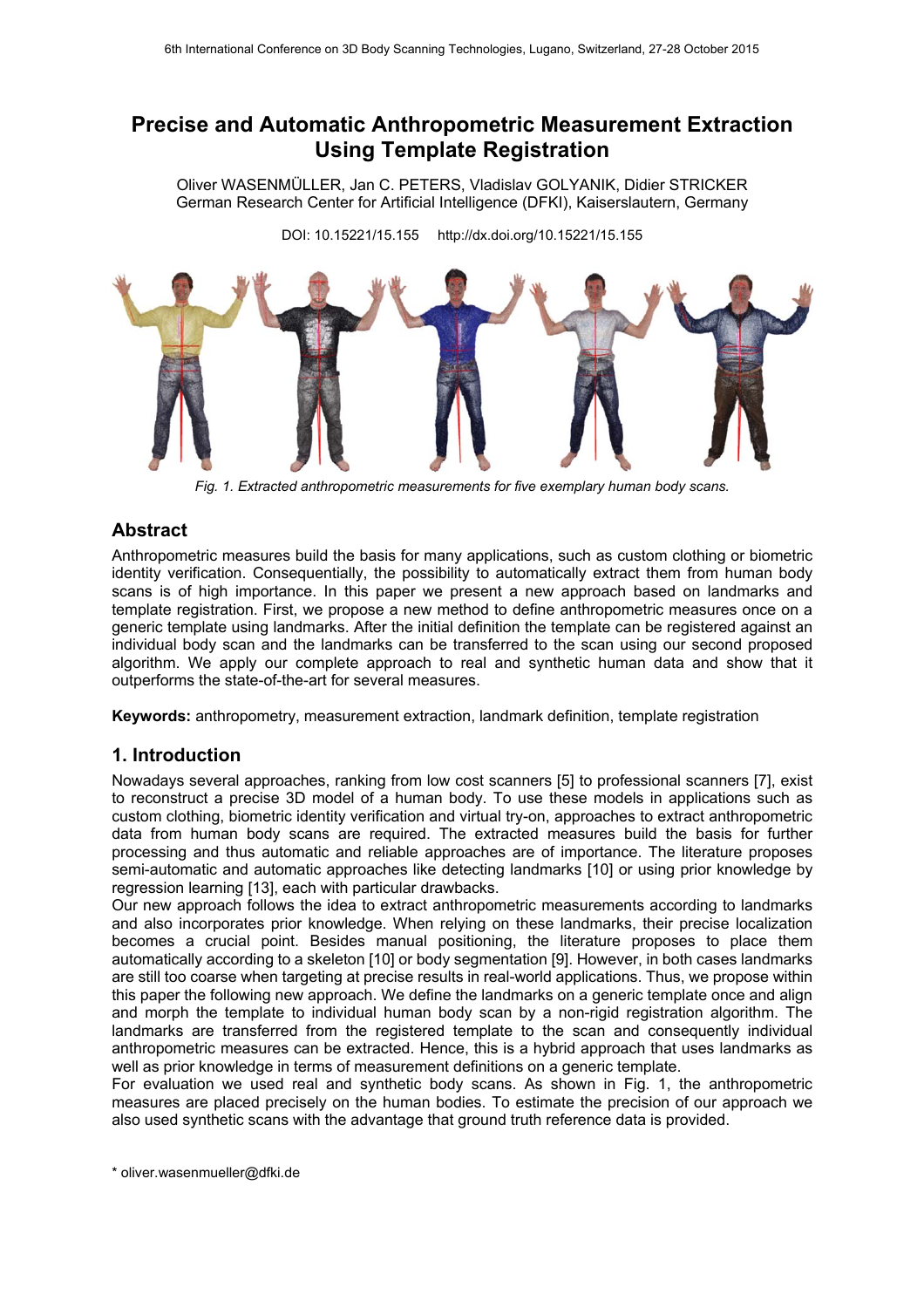The paper is organized as follows: In Section 2 we present related work, while in Section 3 we propose our new method for automatic anthropometric measurement extraction. We evaluate our method in Section 4 and conclude in Section 5.

### **2. Related Work**

In the literature several approaches for anthropometric measurement extraction are described. In principle they can be subdivided in two main categories: approaches based on prior knowledge and approaches based on landmarks.

Approaches based on prior knowledge use human models with known measures against which comparison is undertaken. Buys et al. [3] proposed a simple approach, where they create human-like meshes with MakeHuman [11] with known anthropometric measures, render them and compare thresholded versions of the rendered images and real images of the respective person. The parameters of MakeHuman are adjusted until the best image correspondences are achieved. Tsoli et al. [13] and Weiss et al. [15] proposed more advanced approaches, where they use regression learning to transfer the given human body model into variants of the *Shape Completion and Animation of People* (SCAPE) [1] representation. SCAPE is a mathematical model describing pose and body shape deformations. After transferring a given body scan into this model one can directly derive anthropometric measures. All presented approaches, which are based on prior knowledge, have the disadvantage of not being able capable to estimate directly on a given scan, but derive measures out of a mathematical model.

The second category covers approaches based on so-called landmarks, which are characteristic points on the scan surface defining anthropometric measures. The crucial point is how these landmarks are positioned on individual body scans. Lovato et al. [10] proposed a combined method which extracts a skeleton out of the body scan to use the joints as landmarks, but also provides a graphical interface for semi-automatic measurement extraction. This results in a precise, but still not fully automatic technique for anthropometric measurement extraction. Li and Wang [9] proposed an approach, where they segment the human body according to its extremities and use the transitions as landmarks. However, all these landmark based approaches in common suffer from their imprecise positioning of the landmarks.

Thus, we propose in this paper a hybrid approach using a generic template with measurement definitions as prior knowledge and use them to position landmarks on individual human body scans. In such a way we try to overcome the particular disadvantages of previous methods and enable robust landmark positioning. Besides comparing our approach to the state-of-the-art we also consider the ANSUR allowable error [6], which is the expected accuracy of manual measurements.

# **3. Proposed Approach**

Our algorithm assumes a generic template, where anthropometric measures are defined once with the help of landmarks (see Section 3.1). This template is aligned and morphed to the human body scan, which should be anthropometrically analyzed, by a non-rigid registration algorithm (see Section 3.2). The landmarks are then transferred from the template to the scan and enhanced in their precision, if required (see Section 3.3). In the following sections our measurement extraction algorithm is described in more detail, whereas Fig. 2 gives an overview.



*Fig. 2. Overview of our proposed approach. Measurements are initially defined on a generic template using*  landmarks. This template can be registered to individual body scans. Landmarks are transferred to the scan and *measurements are extracted. In case of circumferences paths are subdivided and made planar.*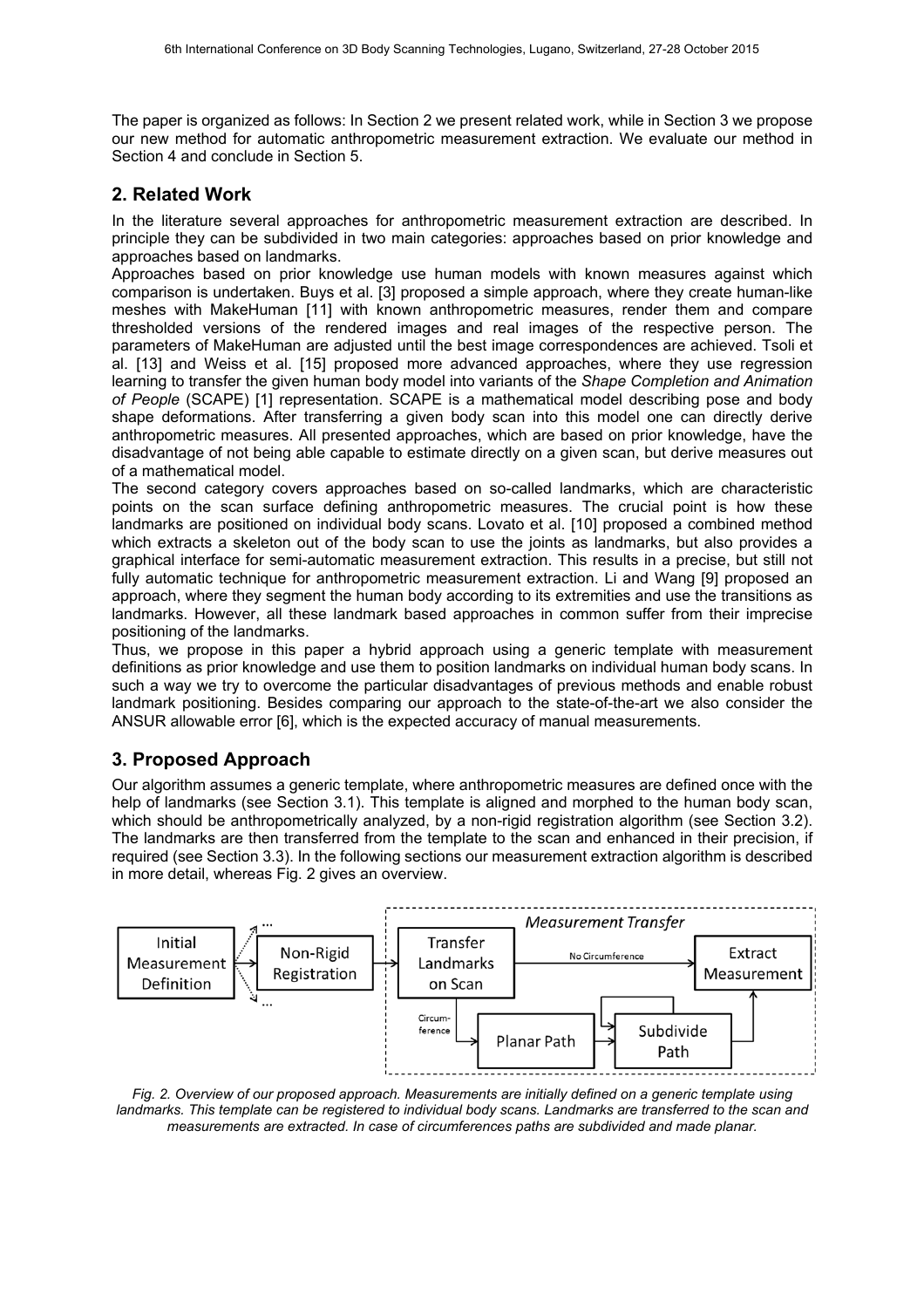#### **3.1 Measurement Definition**

For our approach an anthropometric measure is defined as the length of its corresponding measurement path. A measurement path is defined by consecutive landmarks (see Fig. 3 left) and its length is the sum of Euclidean distances between these landmarks. A landmark is a characteristic point on the human body.

Simple anthropometric measures are given by at least two landmarks representing the start and end point of the measurement path. For instance, the lower arm length, which is defined by the landmarks 'wrist' and 'elbow'. Measures like the complete arm length are defined by the three landmarks 'wrist', 'elbow' and 'shoulder joint'. Circumference measurements are defined by a closed path having the same start and end landmark. The abdominal girth is e.g. described by several landmarks forming a ring on the waist.

In rare cases measures cannot be defined by landmarks on the scan surface. Thus, we define some landmarks implicitly as the average of selected points on the surface. For instance, the body height is estimated by the distance between an explicit landmark on the top of the cranium and an implicit landmark defined by four landmarks on the respective heels and balls of the feet as visible in Fig. 3 right. With all these definitions we try to realize the international standard ISO 7250.



*Fig. 3 Left: Generic template point cloud with some exemplary measurement paths. Measurement paths are marked in green; points defining indirect landmarks are emphasized with magenta (e.g. center between feet). Middle: Exemplary registered generic template point cloud. Right: Overlay of the registered template with the human body scan.* 

### **3.2 Non-Rigid Registration**

To extract individual anthropometric measurements we align and morph the generic human body template with predefined measurement paths to the human body scan. Specifically, we take advantage of non-rigid point cloud registration, since it allows for general non-rigid transformations; in opposite to rigid registrations where transformation are defined by an identical rotation, translation and scale of all points. Thus, we obtain a scan-template registration (see Fig. 3), whereby initially steady shaped template body parts are aligned with variously shaped scan body parts. Consequently, the generally defined measurement paths on the registered template alter to individual measurement paths, for their part enabling extraction of individual anthropometric measurements.

One of the widely used non-rigid point cloud registration algorithms is non-rigid ICP [2]. It attempts to minimize the sum of square distances from every template's point to the respectively closest scan's point. Its main advantages are simplicity and fine registration results when point clouds are sufficiently similar and well pre-aligned. Nevertheless, our choice fell on the Gaussian Mixture Model (GMM) based Coherent Point Drift (CPD) [12]. Compared to non-rigid ICP, its performance is more stable in presence of noise and outliers. Since real-world scans are noisy point clouds, this property is determining for our application. Though several variants of Mixture Model based point cloud registration algorithms exist [8][16] including extensions of CPD [14], none of them can be considered as notably superior to CPD.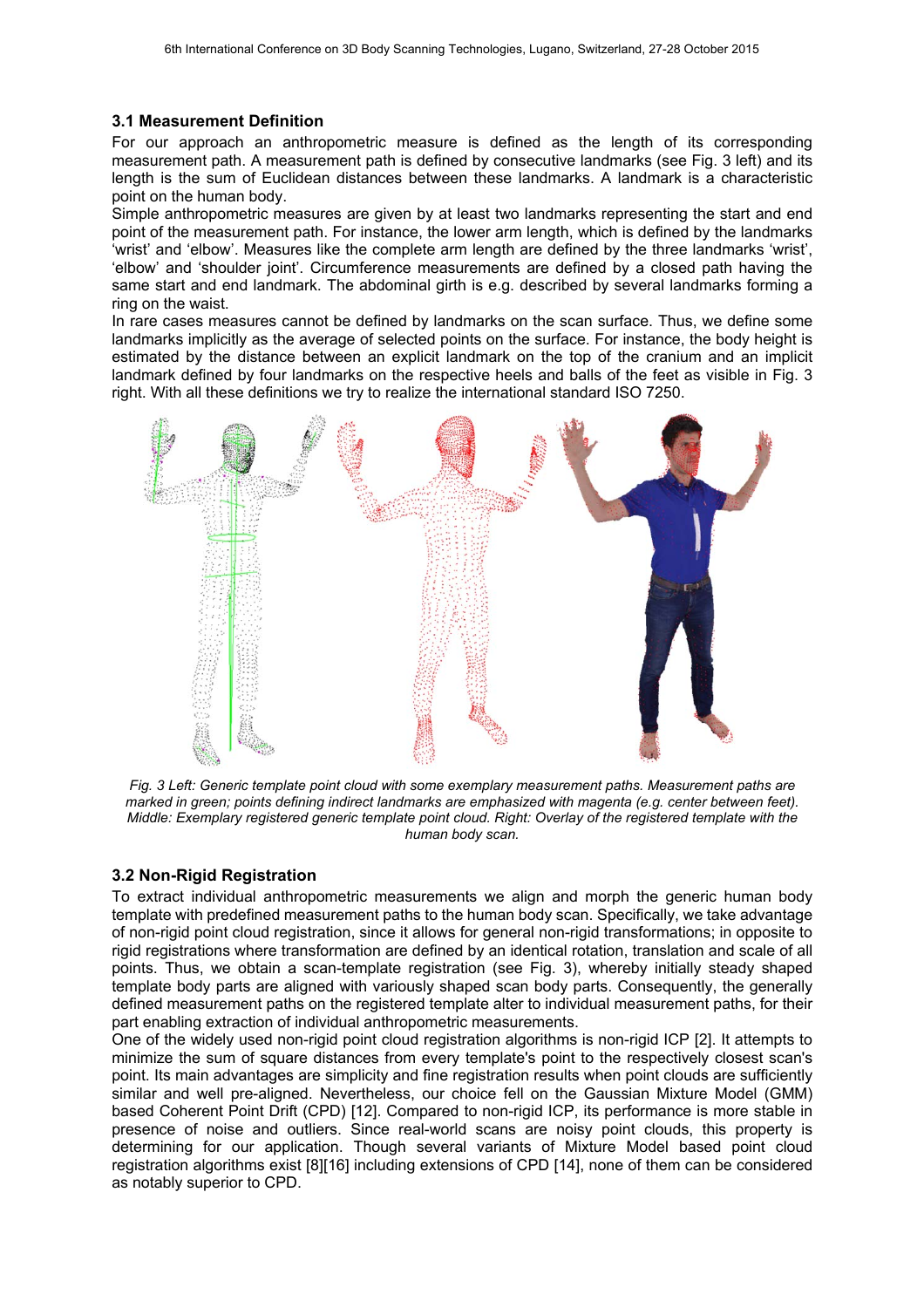CPD interprets point cloud registration as a probability density estimation problem. Positions of the template points determine centroids of the Gaussians combined into a GMM. The optimization objective is to find the GMM which explains the reference point cloud with the highest probability. For further information on CPD please refer to the original article [12]. Note that we initially pre-align the generic template and the body scan with the rigid version of CPD and subsequently proceed with the non-rigid template-scan registration. The quality of the CPD can be slightly increased when using additional constraints for the registration.

#### **3.3 Measurement Transfer**

Since small gaps between registered template and scan are unavoidable (see Fig. 3 right), we transfer the landmarks onto the scan. The crucial point is how to find for each landmark the corresponding point on the scan. An easy approach would be to look for each landmark for the closest point on the scan. However, this causes wrong assignments in concave regions like the armpit. This problem can be avoided by also considering the normal direction. Thus, we detect for each landmark  $l$  points  $x_i$  on the scan with short distance and similar normal direction  $\vec{n}$  by maximizing

$$
l' = \arg \max_{x_i} \frac{\left| \overrightarrow{(l - x_i)} \cdot \overrightarrow{n_i} \right|}{\|l - x_i\|}
$$

The transferred landmarks *l'* define the measurement paths allowing to determine individual anthropometric measures of the scan. While this works well for the implicit landmarks, measurement definitions describing circumferences suffer from a slightly jagged and body piercing path (see Fig. 4 left). Thus, we enhance the position of the transferred landmarks *l'* in order to create a planar path, which closely follows the scan surface, with the following two-step approach.

First, we compute a regression plane from all landmarks in the path. Then, we project all landmarks onto this plane and look for each projection for close vertices in the scan surface. To avoid body piercing paths we apply the curve subdivision scheme of Chaikin [4]. Therefore, we subdivide each sub-path, defined by the landmarks  $l'_{i}$  and  $l'_{i+1}$ , at 1/4 and 3/4 of the line  $l'_{i}l'_{i+1}$ . After each subdivision step we retransfer the new landmarks *l''* back onto the point cloud to force the path onto the scan surface. The described two-step approach can be applied iteratively to increase the quality of results. With each iteration the number of landmarks is doubled.



*Fig. 4 Left: Original transferred hip circumference measurement path. Right: Enhanced hip circumference measurement path.* 

In the next step the transferred and corrected paths are evaluated by summing the Euclidean distances between subsequent landmarks *l''*. If the path contains indirect landmarks, their members are averaged and the resulting mean vertex is used to compute the distances.

#### **4. Evaluation**

In this Section we evaluate our algorithm. Therefore, we use two types of data. First, we apply our approach to real human body reconstructions showing its functionality. Since we have no ground truth reference for this data, we also applied our approach to synthetic data with known anthropometric measures in order to give quantitative conclusions.

For the evaluation with real world data we reconstructed bodies of several persons with a system similar to [7]. To estimate anthropometric measures, we used the generic template shown in Fig. 3 left and registered it against the body reconstructions. The results in Fig. 1 show that the paths for the anthropometric measures are placed precisely on the human bodies. The indirect landmarks between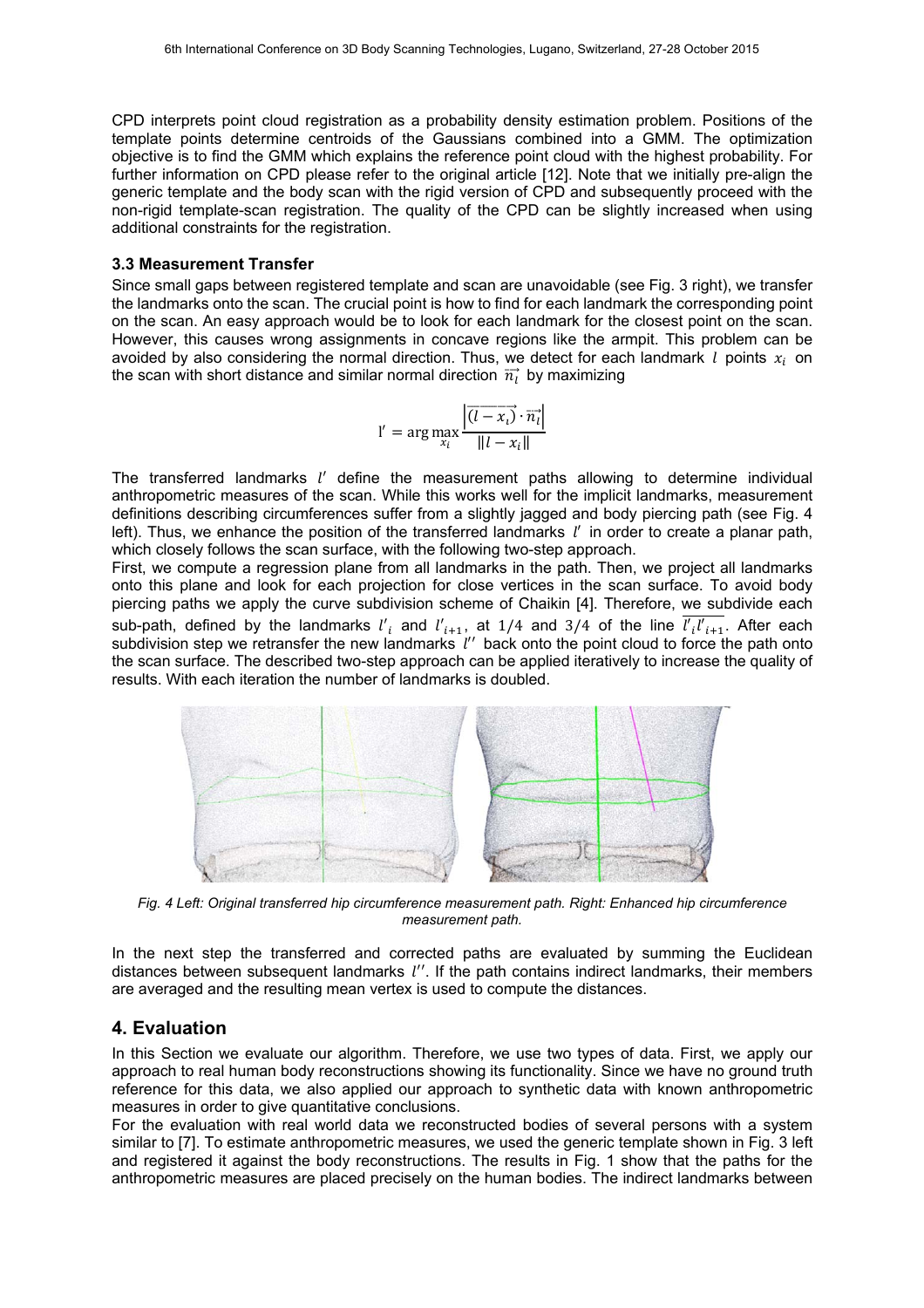the feet for the measures *Crotch Height* and *Body Height* are positioned accurately. Also, the circumference measures like the *Waist* are placed correctly and form a perfect ring without any jitter. To estimate the precision of our approach we also used 30 synthetic scans, which were generated by MakeHuman [11] with the advantage that precise ground truth reference data is provided. As shown in Fig. 6 these models build a representative and comprehensive dataset with strongly varying body proportions.



*Fig. 5 Absolute deviation in millimeter (left) and relative deviation in percent (right) of the estimated anthropometric measures from the ground truth for the synthetic dataset.* 

Fig. 5 shows the absolute and relative deviations of our approach from the ground truth. For instance, we achieve errors of less than 7mm for measures like *Ankle*, *Calf* or *Body Height*. The highest errors occur amongst others for the *Upper Leg* and *Lower Leg*, whereas the length of the complete leg is estimated correctly. The simple explanation is that it is difficult to place the landmark for the *Knee* precisely. In the non-rigid registration step a displacement of template points in top-down direction has a limited influence on the registration results in terms of cloud-to-cloud distance. However, it can increase the error in estimation of anthropometric measurements, since landmarks drift in this case. We also compared a representative selection of our results against the state-of-the-art in Tab. 1. For measures like *Ankle*, *Hip*, *Chest* or *Waist* we outperform the competing approaches of Tsoli et al. [13] and Lovato et al. [10]. For measures like *Upper Arm*, *Neck* or *Crotch* competing approaches are slightly better. However, our results are at least in the range of the ANSUR Allowable Error (AE), which is the expected error of a manual measurement. Please note that the precision of the results also depends on the quality of the human body scans. This means, for other input data the results might negligibly vary.

| <b>Measurement</b>         | <b>ANSUR AE [6]</b> | Tsoli et al. [13] | Lovato et al. [10] | <b>Our Approach</b> |
|----------------------------|---------------------|-------------------|--------------------|---------------------|
| <b>Ankle Circumference</b> | 4.0                 | 6.2               | $~10^{-5}$         | 3.1                 |
| <b>Hip Circumference</b>   | 12.0                | 12.4              |                    | 9.2                 |
| <b>Chest Circumference</b> | 15.0                | 12.7              | ~23.0              | 11.8                |
| <b>Waist Circumference</b> |                     | $\qquad \qquad$   | ~19.0              | 9.0                 |
| <b>Upper Arm length</b>    | 6.0                 | 6.7               |                    |                     |
| <b>Neck Circumference</b>  | 11.0                | 15.8              | ~12.0              | 12.4                |
| Crotch Height              | 10.0                | 5.5               |                    | 9.8                 |

*Tab. 1. Comparison of our results with the state-of-the-art. All values are given in millimeter. For several measures we outperform the competing approaches and achieve at least the similar accuracy as manual measuring (cp. ANSUR Allowable Error (AE)).* 

### **5. Conclusion**

The main contribution of our paper is to use template registration to automatically extract anthropometric measurements from human body scans. Therefore, we proposed new approaches to define measurements on a generic template as well as an approach to transfer landmarks from a registered template to a body scan. We applied our complete method to real and synthetic data, showing a high precision. We outperform the state-of-the-art for several measures and achieve for all measures a similar accuracy as expected in manual measuring. Consequently, our approach is well suited to automatically extract anthropometric measures precisely.